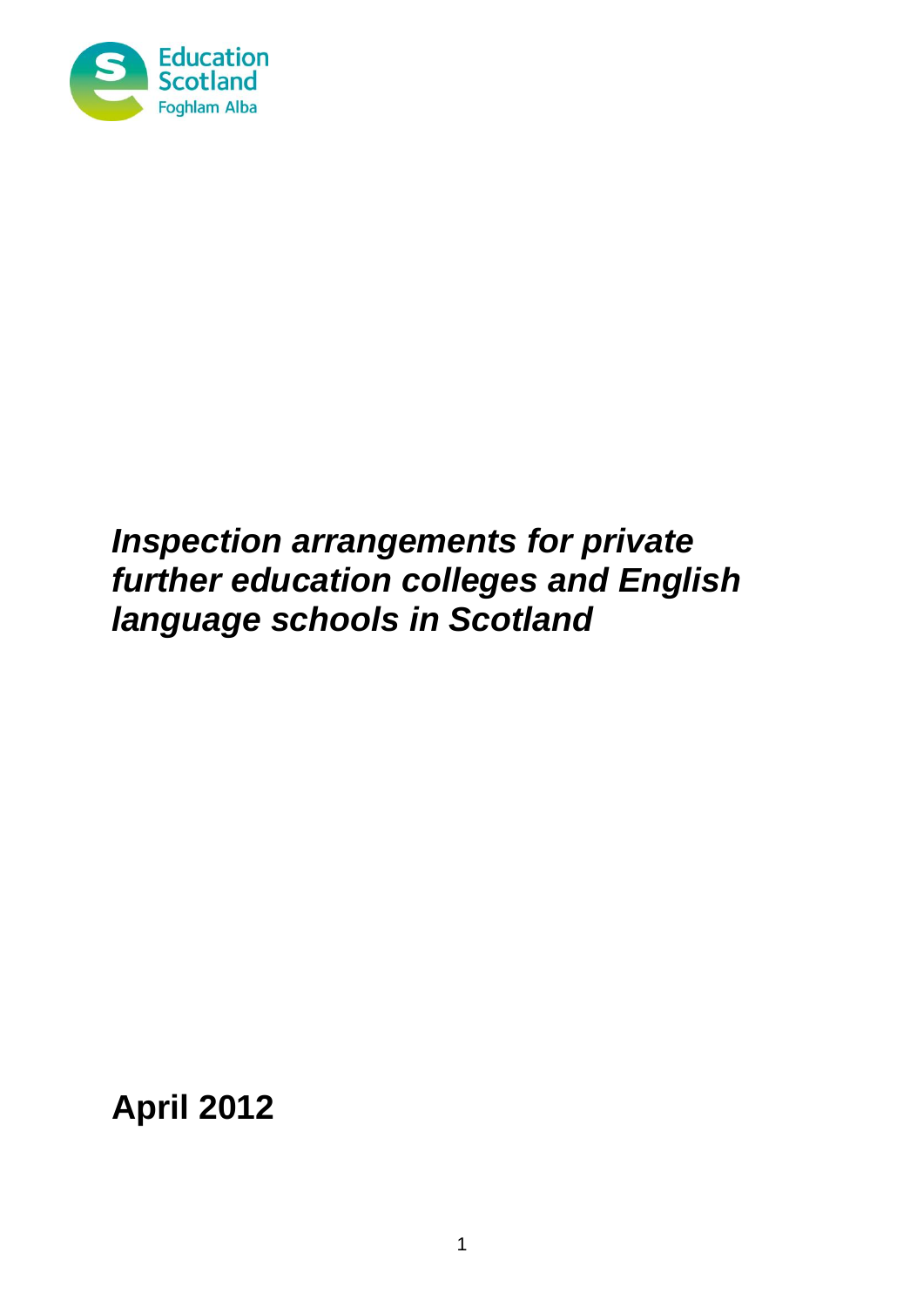

# **CONTENTS**

- **1 FOREWORD by Dr Bill Maxwell, Chief Executive Officer, Education Scotland**
- **2 EDUCATION SCOTLAND QUALITY FRAMEWORK**
- **3 INSPECTION METHODOLOGY**

# **Annex 1**

**The quality indicators: indicative themes for HM Inspectors**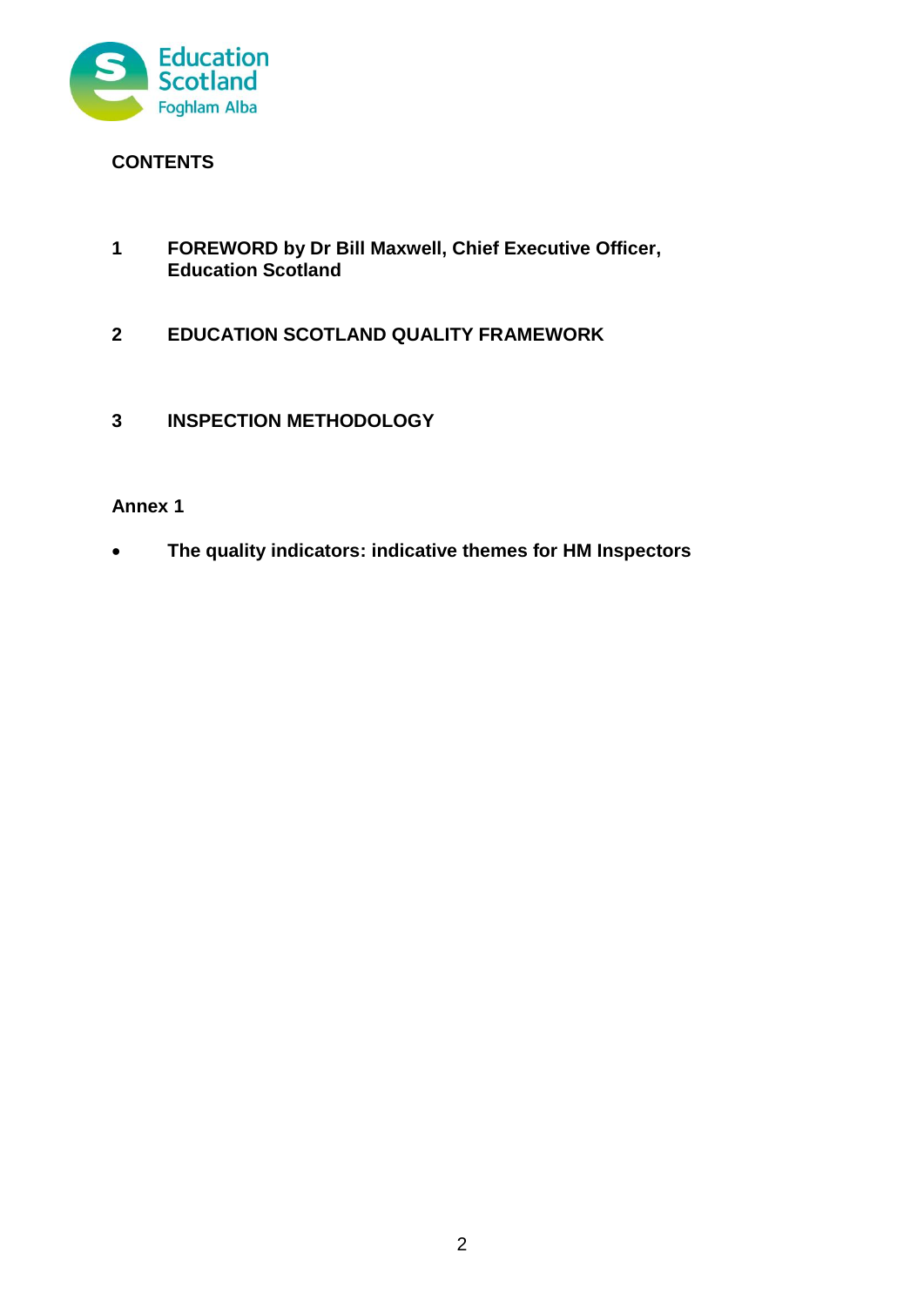

# **1 FOREWORD**

Education Scotland has a huge amount of experience in inspecting provision in a wide range of school, post-school and non-formal educational contexts. Our engagement in external review and other evaluative and quality enhancement activities with Scotland's publicly-funded college sector extends back many years and is acknowledged to be both robust and supportive in building capacity for improvement. Indeed, the Scottish approach to the inspection of education more generally carries with it a very strong international reputation, gained over many decades.

Against that background, I believe that the recent extension of our work to provide educational oversight of private further education colleges and English language schools now presents us with an important new opportunity to build on this background and experience and extend the benefits of good quality inspection to a new group of learners across Scotland.

The quality framework created specifically for the inspection of private further education colleges and English language schools by HM Inspectors is based around the well-proven framework which has been in place for the external review of publicly-funded colleges since September 2008. As well as providing the focus for inspections of private further education colleges and English language schools, it will be a useful framework for providers to adapt as they wish to assist them with their own internal review and self-evaluation activities, as they strive for quality enhancement. It also allows parity between private sector and public sector colleges, where comparable evaluations can now be made.

I firmly believe that our engagement with private further education colleges and English language schools is an important development for all concerned, not least for the users of services. Educational oversight provides establishments with the opportunity to show that their provision meets the very highest standards of quality. It also affords the exciting opportunity to extend partnership working between Education Scotland and the establishments involved in our combined focus of ensuring high quality experiences and outcomes for all learners.

Private further education colleges and English language schools gaining a positive inspection report from Education Scotland can be assured of the quality of their provision and can use that outcome with confidence in local, national and international contexts. I hope they will thrive as a result. A healthy, high quality sector providing excellent service for learners can only be good for Scotland.

Dr Bill Maxwell Chief Executive Officer Education Scotland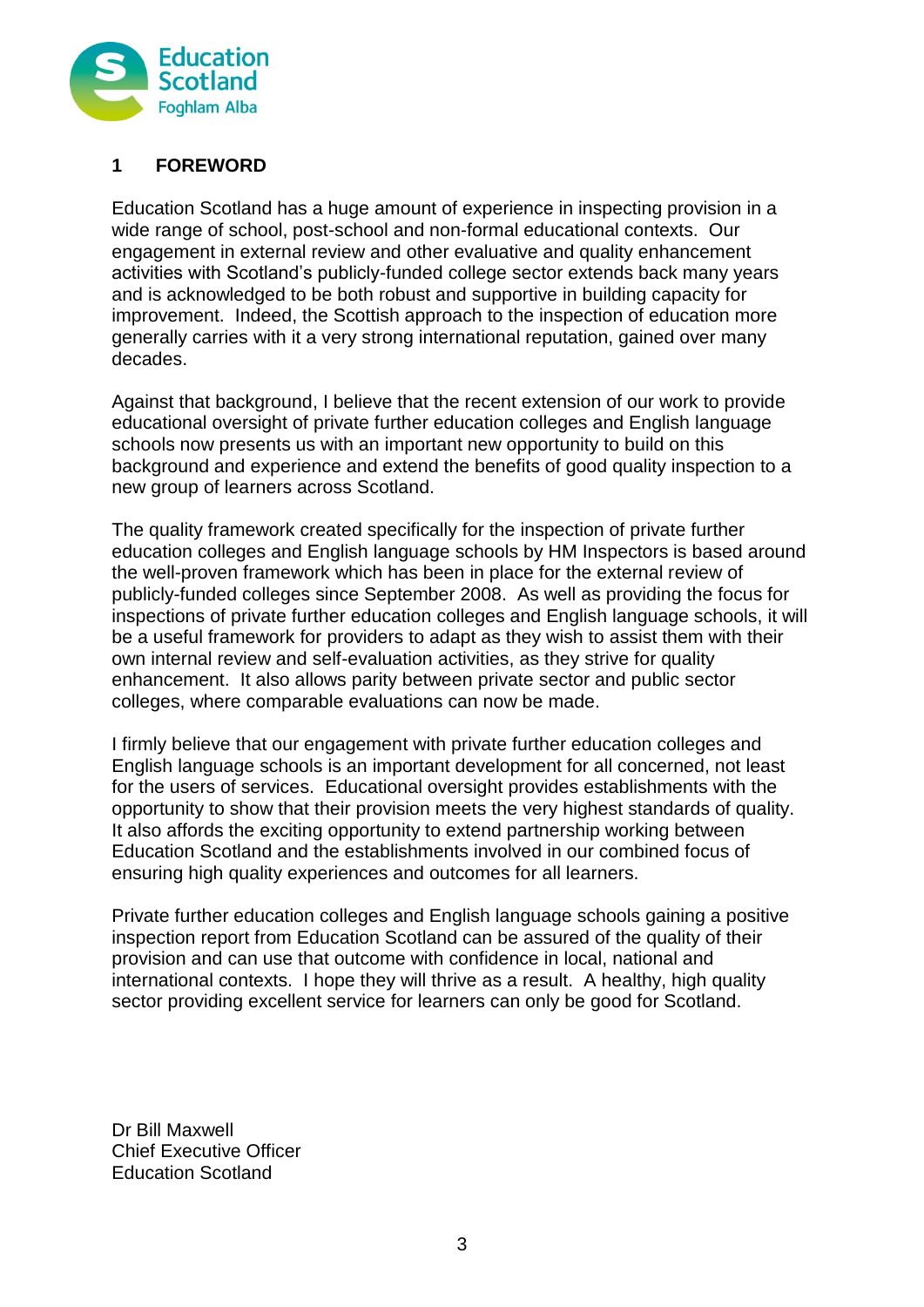

# **2 EDUCATION SCOTLAND QUALITY FRAMEWORK**

# **2.1 Introduction**

1

The indicators in this edition of *Inspection arrangements for private further education colleges and English language schools in Scotland, April 2012* are arranged under **three high-level questions** which Education Scotland is adopting for evaluation purposes:

### *How well are learners progressing and achieving relevant, high quality outcomes?*

*How effective are the organisation's learning and teaching processes?* 

# *How effective are the organisation's leadership and quality culture?*

These three powerful questions are set out in a quality framework of **nine elements**  in:

 *Education Scotland quality framework, March 2012: for reference during the inspection of private colleges and English language schools<sup>1</sup> ;*

and further in the form of *challenge questions* in*:*

 *Education Scotland quality framework, March 2012: for reference during the inspection of private colleges and English language schools (interrogative version)<sup>2</sup> .*

<sup>1</sup> [http://www.educationscotland.gov.uk/Images/QualityFramework130312\\_tcm4-715620.pdf](http://www.educationscotland.gov.uk/Images/QualityFramework130312_tcm4-715620.pdf)

<sup>&</sup>lt;sup>2</sup> [http://www.educationscotland.gov.uk/Images/QualityFrameworkint130312\\_tcm4-715624.pdf](http://www.educationscotland.gov.uk/Images/QualityFrameworkint130312_tcm4-715624.pdf)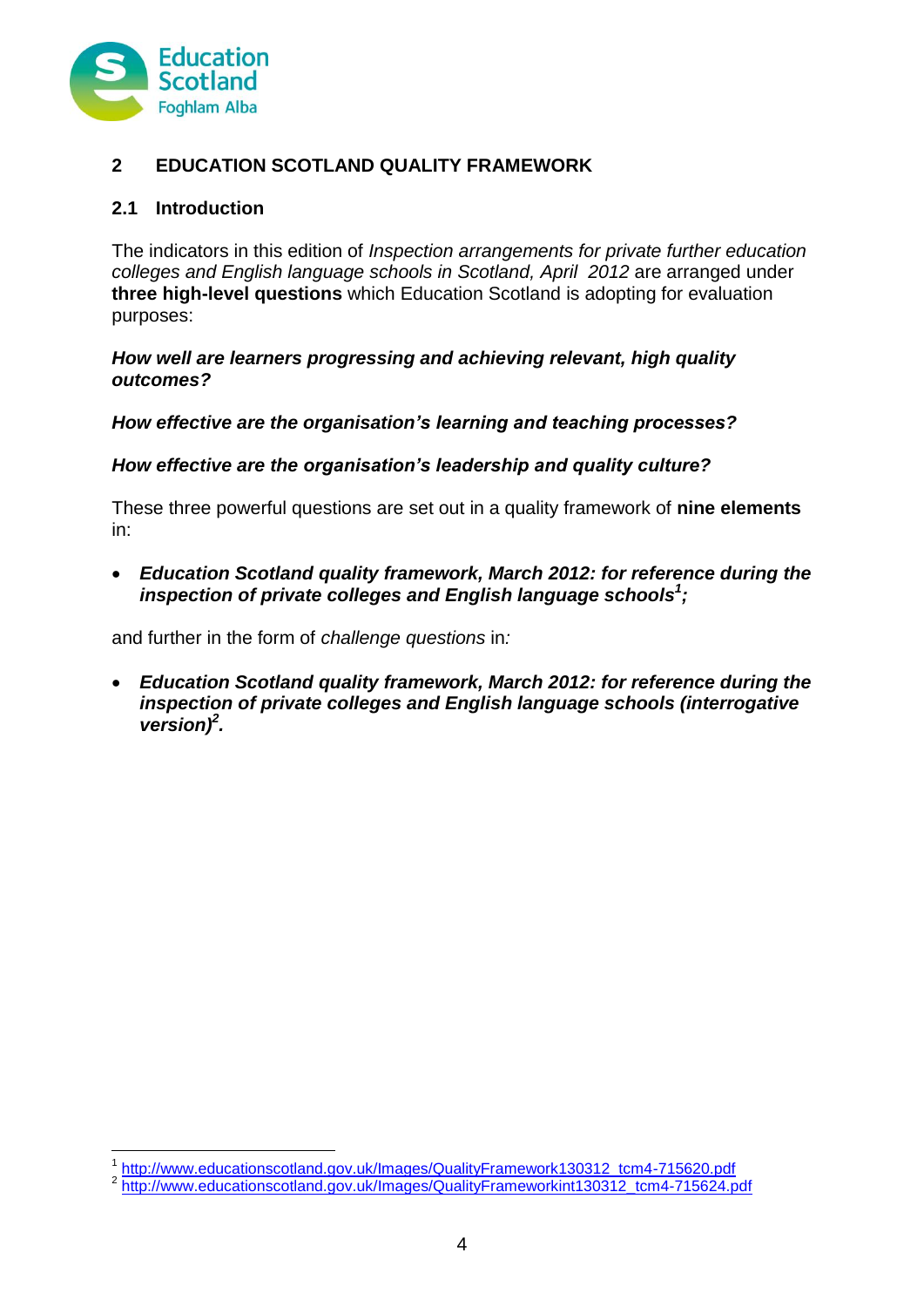

# **2.2 Using the framework of quality indicators during inspection**

The Education Scotland quality framework provides a structure for inspection which can be used in different ways according to the particular context of the private college or English language school. It includes indicators which Education Scotland can use to reach a professional judgement of the extent to which a high quality learning experience is being delivered by private colleges and English language schools in Scotland*.* 

This primary set of **11 reference quality indicators (QIs)** which inspectors will consider brings together evaluations of:

### **Element 1: Key performance outcomes (QI 1.2)**

**Element 2: Impact on users of organisation's services (QIs 2.2 and 2.3)**

# **Element 5: Education, training and lifelong learning (QIs 5.2, 5.3, 5.4, 5.5, 5.6, 5.7)**

# **Element 9: Educational leadership and direction (QIs 9.2, 9.4)**

Other QIs may be added at the organisation's request to fully inform evaluations, or where Education Scotland has identified additional risk from their intelligence.

# **2.3 Using reference quality indicators and sources of evidence**

The gathering of evidence on which to base evaluations will be kept manageable by carefully planned sampling. The key sources of evidence during inspection will come from professional discussions, from what inspectors actually observe, from data and information of various sorts, and from the views of people who are closely involved with the organisation, such as learners and partner agencies, as well as staff. Where weaknesses in outcomes or practice are identified, inspectors will find it helpful to refer to the written policies, strategies, guidance and documents of the organisation. Such documentation could also include programmes of study, teaching staff plans, programme materials, procedures and guidelines and minutes of meetings. What is written down will be cross-referred with what actually happens. Similarly, progress reports on quality improvement plans will be checked against what has actually been delivered. What really matters is the impact of all the key activities in the organisation on learners and their learning.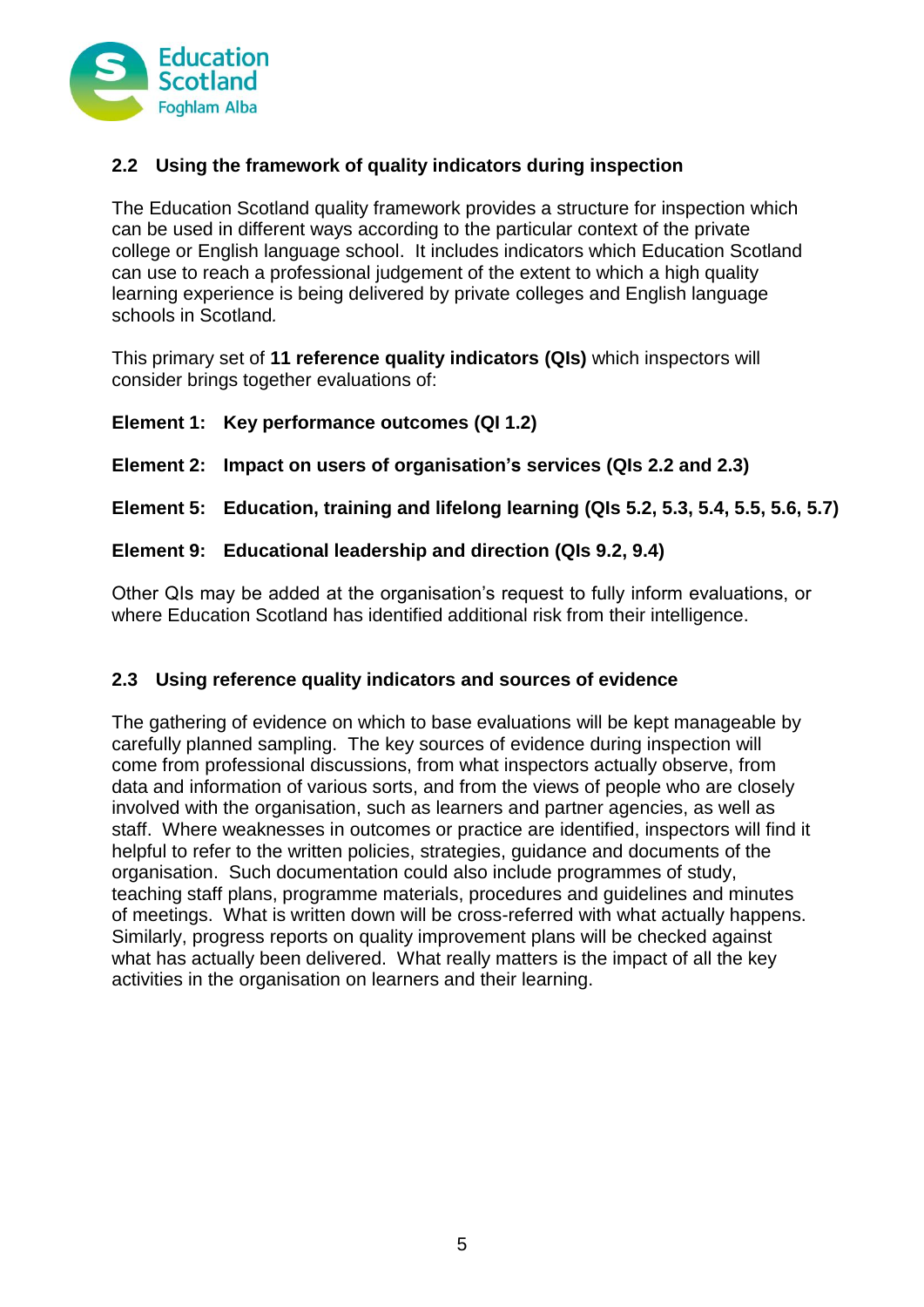

# **3 INSPECTION METHODOLOGY**

# **3.1 Introduction**

This section describes the main features of the new Education Scotland inspection methodology to be applied in organisations in Scotland from April 2012. The new inspection methodology, and the quality framework around which it is structured, take account of new thinking about the changing context of inspection and educational oversight for private further education colleges and English language schools in Scotland.

# **3.2 Aims and objectives of inspections**

Inspections will be designed to:

- support and promote quality enhancement in organisations to provide the best possible experience for the learner;
- provide information to UK Border Agency on the quality of the education and training organisations provide, if required;
- provide an independent evaluation to assist organisations in informing prospective and current learners of the quality of the organisation's programmes and services;
- evaluate organisations against the *Education Scotland quality framework, March 2012;* and
- complement organisation-led internal review and self-evaluation.

# **3.3 Key features of inspections**

Inspections will be structured according to the quality framework: *Education Scotland quality framework, March 2012.* This form of inspection will be based on the **reference quality indicators** within the four elements, which enable Education Scotland to evaluate the organisation against the three areas of *Learner progress and outcomes, Learning and teaching processes* and *Leadership and quality culture*.

The inspection will include a generic inspection of learning and teaching. Education Scotland will agree with organisations the sampling approach to be used on a particular inspection and will take account of the particular context within which the private college or English language school is operating.

The inspection will aim to provide an independent judgement of the quality of learning and teaching in the organisation on the effectiveness of organisation-led internal review and self-evaluation of learning and teaching. Inspectors will report the outcome of inspection in terms of strengths and areas for further development. They will use a four-point grading scale to summarise their evaluations of the organisation.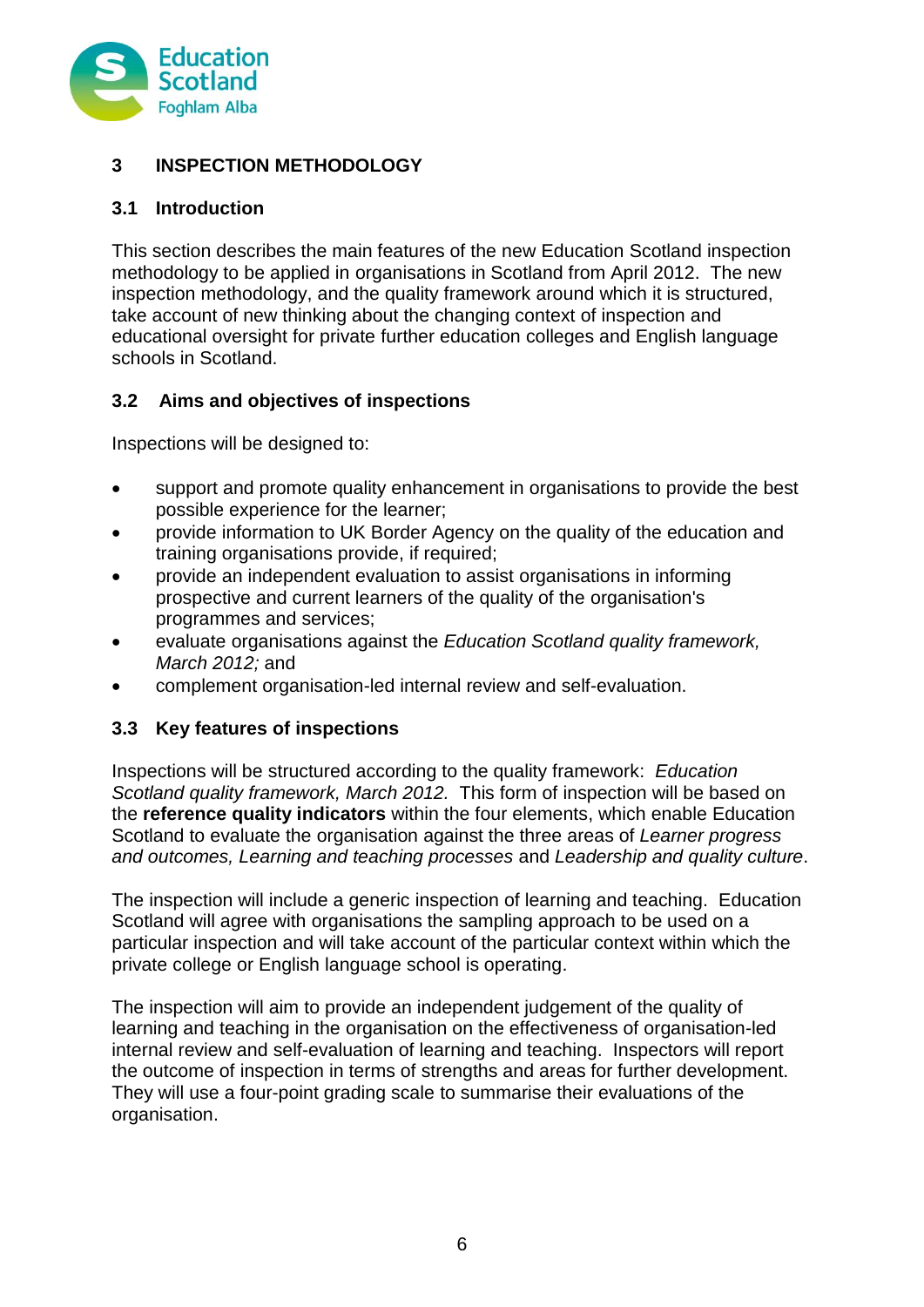

# **3.4 The inspection process**

Three weeks before the inspection, Education Scotland will notify the organisation about the proposed dates for the inspection to take place. The managing inspector (MI) will brief the college or English language school by telephone and will confirm the scope of the inspection.

In the pre-inspection period, the MI will liaise with the organisation. The organisation will be invited to provide current information for the inspection team. The MI will agree with the organisation the sampling approach to be used for the generic inspection of learning and teaching.

Stakeholder involvement will take the form of a survey questionnaire inviting learners and staff to make an important contribution to the evidence base for the inspection team.

The inspection will normally last for three days. Over the three-day period, the inspection team will:

- engage with learners;
- observe episodes of learning and teaching and provide feedback to each member of teaching staff or other learning facilitator on strengths and areas for development;
- conduct interviews and undertake other activity required to determine the extent of concordance between documentary evidence and practice;
- evaluate evidence against the **11 reference quality indicators**; and
- identify key strengths and areas for further development.

The inspection team will provide the organisation with oral feedback on the findings of the inspection, including the provisional grades, at the end of the inspection. In the second week following the inspection, Education Scotland will confirm in writing the findings of the inspection and the confirmed grades. A report on the inspection will normally be published within 6 working weeks following the completion of the inspection.

Prospective learners should make their own enquiries into the financial viability of any private further education college or English language school in Scotland they may be considering.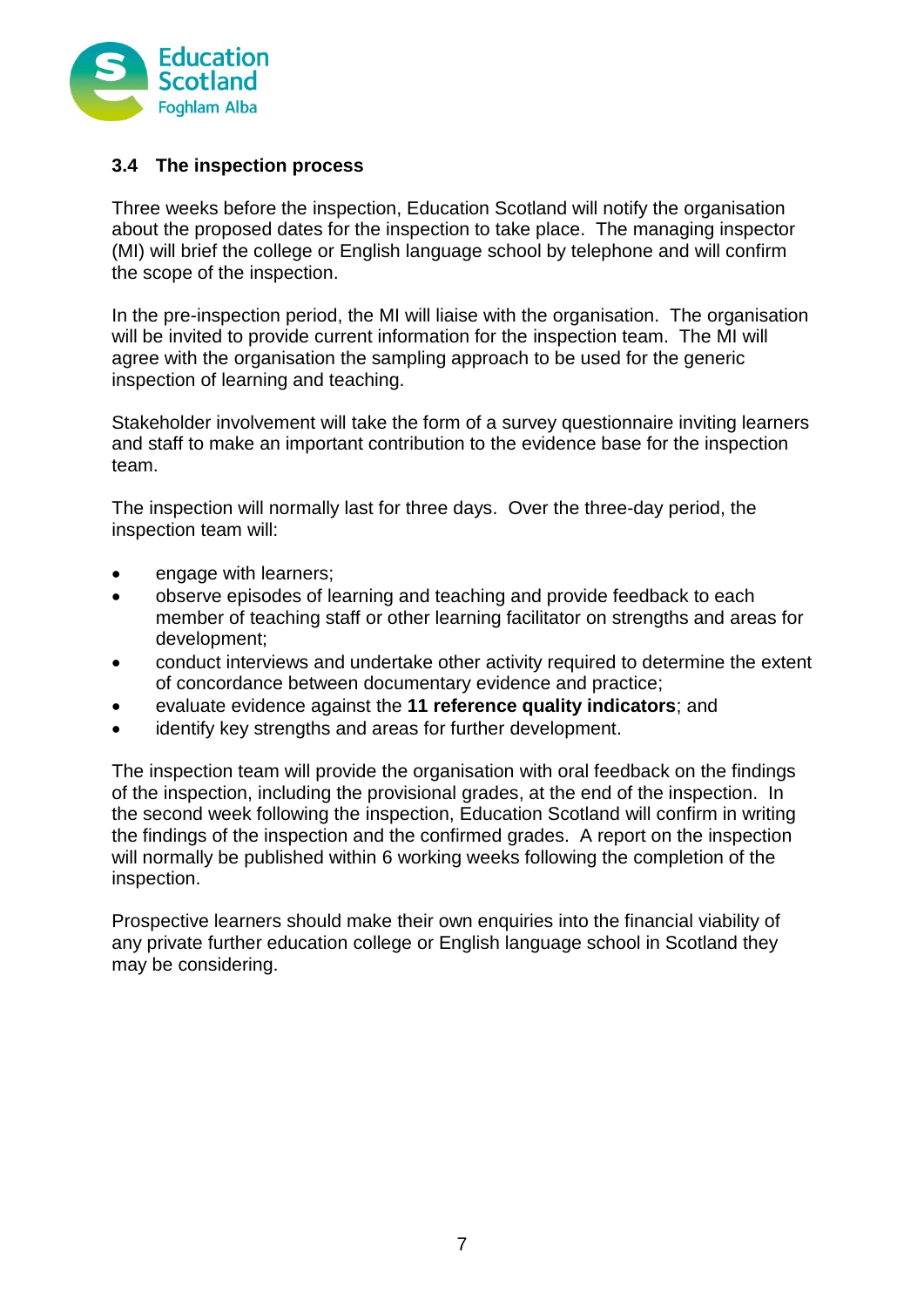

# **3.5 Grades awarded by inspection teams**

Grades will be awarded in the following THREE areas:

*Learner progress and outcomes Learning and teaching processes Leadership and quality culture*

Inspectors will use a 4-point grading scale:

- *1 Very good – major strengths*
- *2 Good – strengths outweigh areas for further development*
- *3 Weak – some important areas for further development*
- *4 Unsatisfactory - major areas for further development*

Grades will be inter-related. For example, it is unlikely that *Leadership and quality culture* will be better than Grade 3, if there are important areas for further development in *Learner progress and outcomes* or in *Learning and teaching processes.*

### **3.6 Composition and deployment of inspection teams**

The inspection team will include typically between two and four inspectors. The number of inspectors will be adjusted to take account of the size and complexity of the organisation. All inspectors will carry out the full range of evaluative activities including observation of learning and teaching, interviewing learners, interviewing staff and evaluating policies, records and documentation.

#### **3.7 The organisation-nominated inspection coordinator**

Before the inspection, Education Scotland will discuss and agree with each organisation the proposed nature and levels of inspection engagement with managers and staff. Education Scotland will encourage organisation senior managers to work in partnership with inspectors to identify appropriate evidence. Organisations will be invited to identify a senior manager with a comprehensive strategic overview to fulfil the role of **inspection nominee**. This senior manager will be key in supporting the smooth operation of the inspection. The role of inspection nominee is to:

- act as the primary contact and liaison between the Education Scotland inspection team and the organisation;
- clarify managers', staff and team roles and responsibilities;
- direct inspectors to sources of evidence across the organisation, including the appropriate staff with whom to discuss specific issues;
- be present at evening inspection team meetings; and
- be present at the grading meeting at the conclusion of the inspection.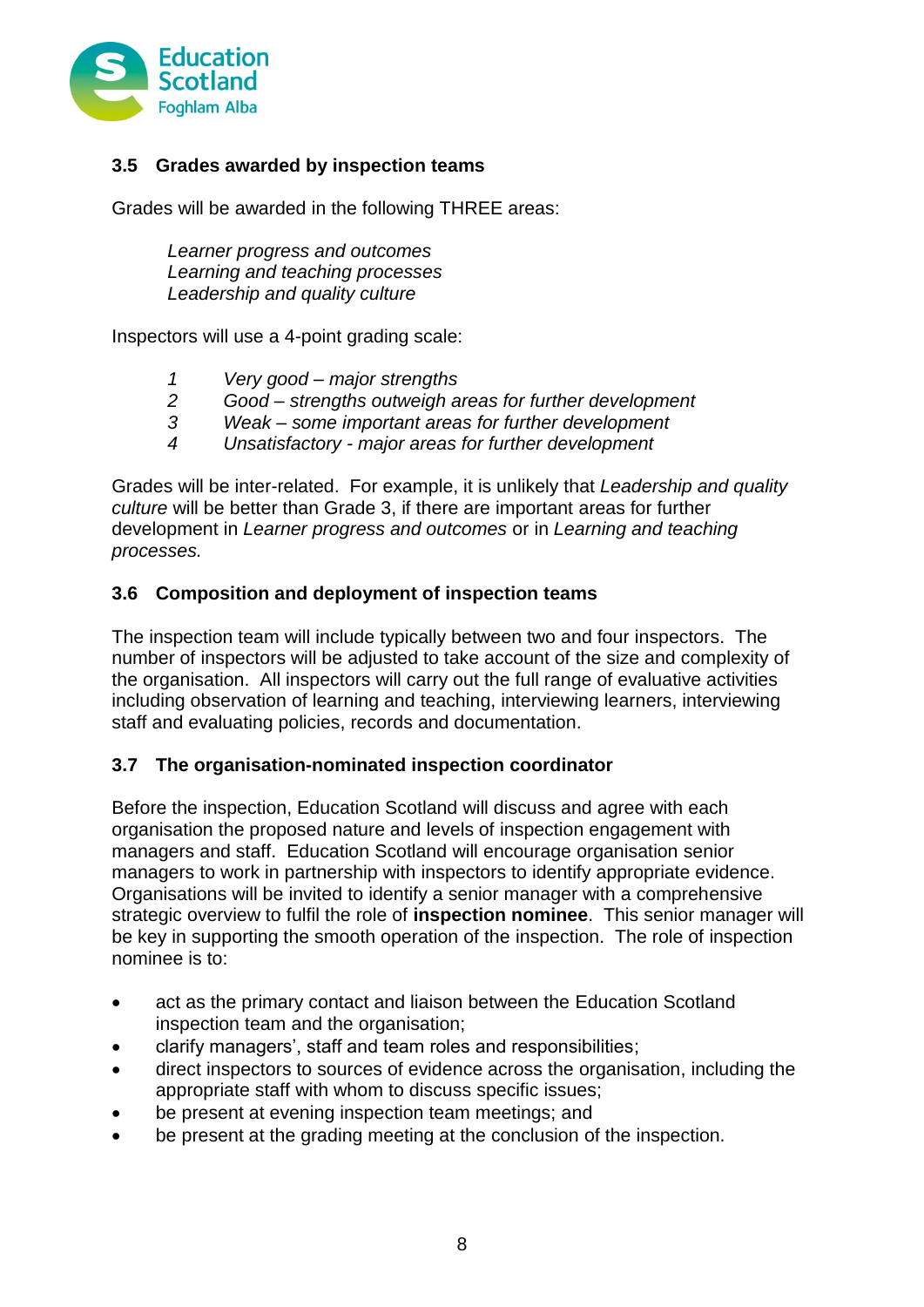

# **3.8 Concerns and complaints**

Organisations that believe inspectors have not received all available relevant evidence before arriving at an evaluation or grade should submit any additional evidence in writing to the MI within five working days of the oral feedback by the inspection team. The MI, consulting members of the inspection team as necessary, will consider any additional evidence and reply in writing, with a decision on any changes to be made.

Organisation managers who have a concern or complaint about the conduct or the outcomes of an inspection should raise it in the first instance with the MI. If the concern or complaint is not satisfactorily resolved at this stage, the organisation should contact us by telephone on 0131 244 4330, or e-mail: [complaints@educationscotland.gsi.gov.uk](mailto:complaints@educationscotland.gsi.gov.uk) or write to us addressing your letter to The Complaints Manager, Denholm House, Almondvale Business Park, Livingston, EH54 6GA.

# **3.9 Follow-up to inspections**

Organisations will be required to address areas for further development and main points for action identified during the inspection within an agreed timescale if they wish a return visit from an inspection team. The scope of follow-up inspections will be customised to address the specific context of each organisation.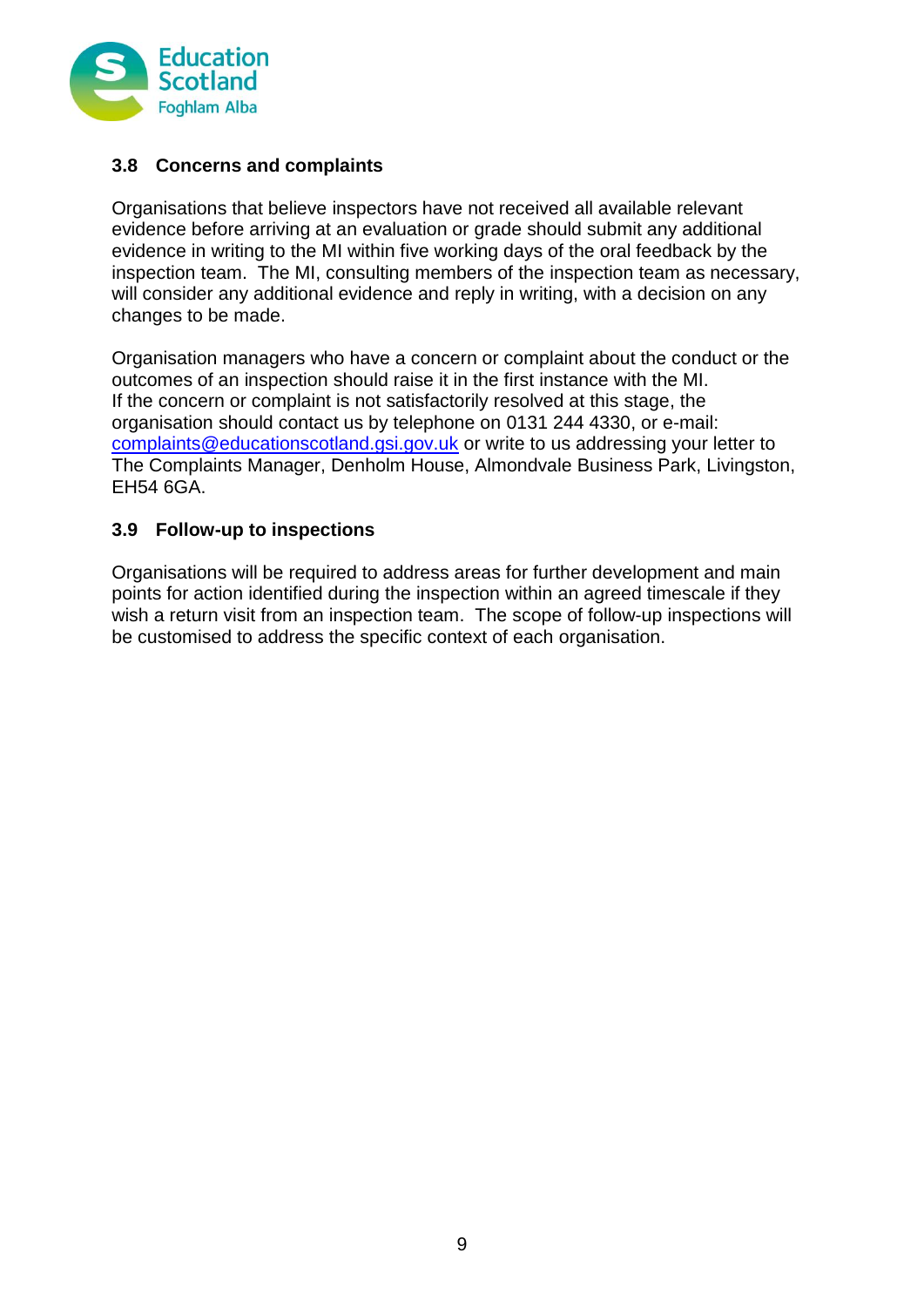#### **Annex 1 THE QUALITY INDICATORS: indicative themes for HM inspectors**

### **ELEMENT 1: KEY PERFORMANCE OUTCOMES**

This element is concerned with the organisation's progress in achieving key educational aims, objectives and targets and with the extent to which the organisation takes action that results in enhancement. It is also concerned with progress against targets and performance indicators associated with learner retention, progress and attainment, and explores the extent of learner progression to further learning or employment where appropriate. It also considers how well the organisation has responded to legislation and national directives.

### **QUALITY INDICATORS**

- **1.1 Achievement of educational aims, objectives and targets**
- Progress on key aims and objectives
- Achievement of targets and key performance indicators

*How well does the organisation perform against its educational aims, objectives and targets?*

- **1.2 Retention, attainment and achievement trends**
- Retention and attainment trends
- Wider achievement trends

*How effective is the organisation at achieving and maintaining high levels of retention, attainment and achievement for all learners?*

#### 1.3 **Fulfilment of statutory duties** • Relevant legislation

- 
- Relevant directives and regulations
- Requirements of statutory bodies

*How well does the organisation fulfil its statutory duties to comply with legislation?*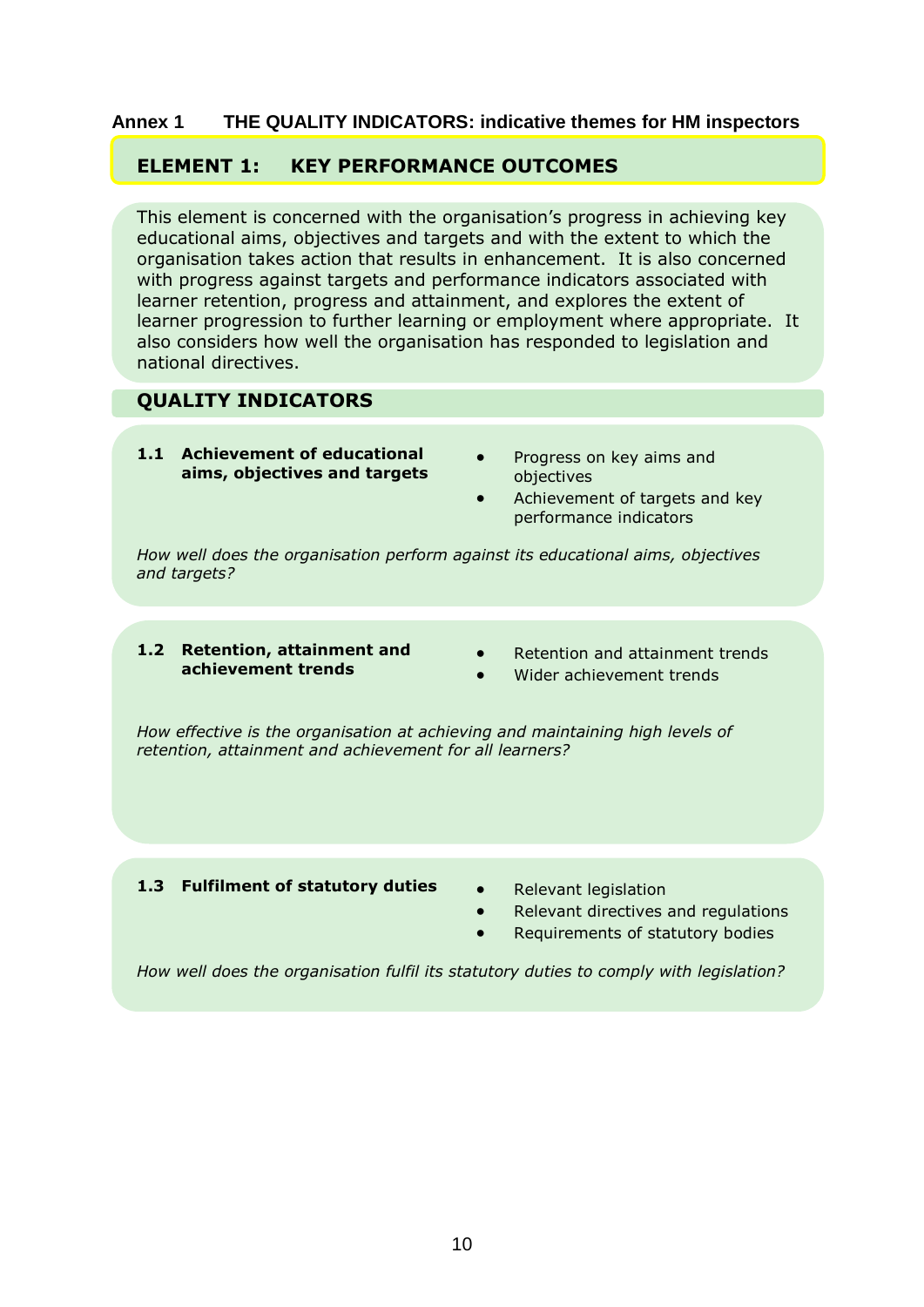### **ELEMENT 2: IMPACT ON USERS OF ORGANISATION'S SERVICES**

This element is concerned with how well the organisation identifies and responds to the needs of learners and other users and provides opportunities for engagement with learners. It looks at the appropriateness, accessibility and effectiveness of its programmes and its services to support learners and learning. It considers how well the range, levels and modes of delivery and assessment assist participation, transition and engagement. It evaluates how effectively learning opportunities are promoted and targeted to specific groups. It evaluates learner progress, attainment and wider achievements in vocational and essential skills, and learner progression to further learning and employment where appropriate. It considers learner satisfaction with the programmes and services of the organisation.

#### **QUALITY INDICATORS**

- **2.1 Accessibility, flexibility and inclusiveness**
- Identifying and responding to needs
- Arrangements to support learners and learning
- Range and flexibility of delivery and assessment modes
- Promoting and targeting learning opportunities

*How accessible, flexible and inclusive are organisation programmes and services?*

- **2.2 Relevance of provision to learner needs**
- Range and levels of programmes
- Extent to which entry and exit points assist transition
- Learner engagement
- Preparation for employment and further learning
- Embedding of ethos of equality and diversity
- Embedding of sustainability
- Learner satisfaction

*How well do programmes meet the needs of learners?*

- **2.3 Progress, attainment and wider achievement**
- Progress from prior learning and attainment
- Attainment of qualifications
- Success in award schemes and competitions
- Achievement of essential skills including core, personal, learning, employment, citizenship
- Learner satisfaction

11 *How well do learners make progress, attain qualifications and awards and achieve more widely?*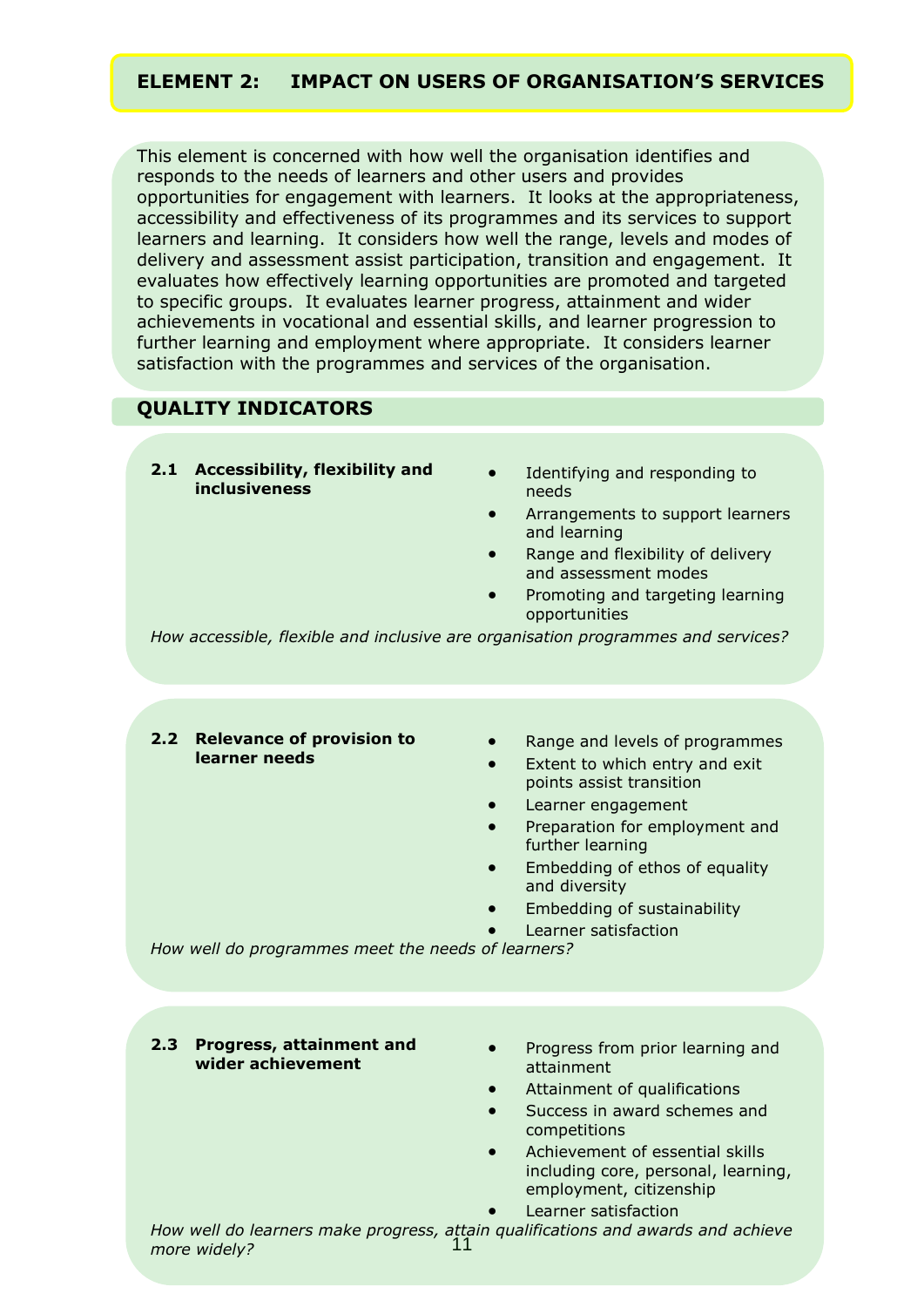# **ELEMENT 3: IMPACT ON STAFF**

This element is concerned with how well the organisation engages staff in meeting organisation aims and objectives. It focuses on the organisation's effectiveness in promoting a collegiate approach and keeping staff informed about organisation directions and priorities. It evaluates the motivation and engagement of staff in contributing to the work and life of the organisation. It explores how well staff reflect on and share effective practice, and the effectiveness of teamwork.

### **QUALITY INDICATORS**

- **3.1 Motivation and engagement** . Staff knowledge of and action to
	- achieve organisation aims and objectives
	- Communication arrangements
	- Staff involvement in planning

*How well does the organisation motivate and engage with staff in contributing to the setting and achievement of organisation aims and objectives?*

- **3.2 Reflection and professional dialogue**
- Evaluation of learning and teaching and other services
- Identifying good practice
- Sharing and adopting good practice

*How well do staff reflect and participate in professional dialogue to improve and enhance the learning experience?*

#### **3.3 Effectiveness of teamwork •** Staffing arrangements within

- cross-organisation teams
- Information sharing within and among teams
- Collaborative working

*How effective is teamwork within departments and across the organisation?*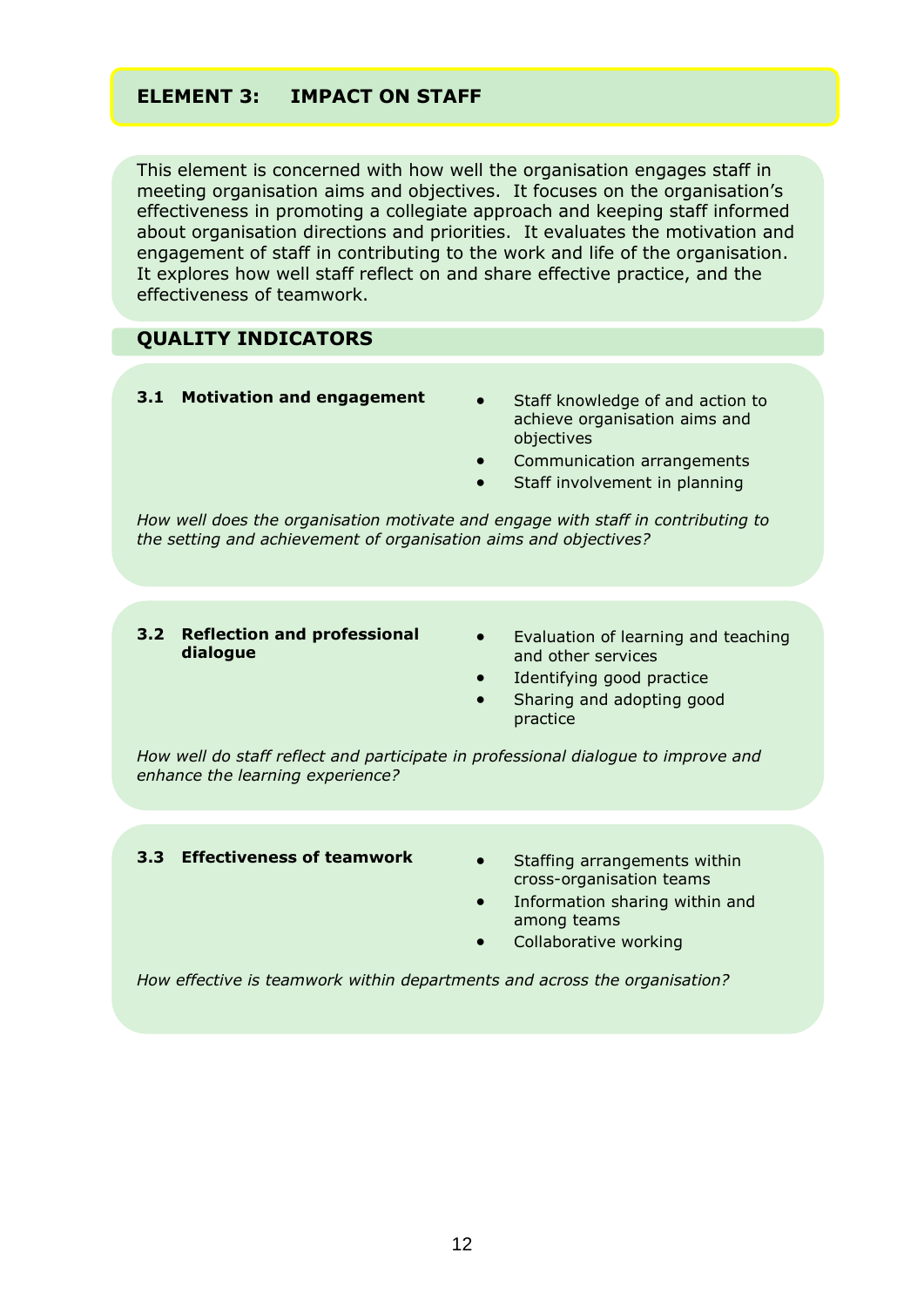# **ELEMENT 4: IMPACT ON EMPLOYERS AND COMMUNITIES**

This element is concerned with how well the organisation's provision meets the needs of employers and of the communities it serves. It explores the effectiveness of arrangements for engaging with key interests and priorities at local and national levels and evaluates the organisation's responsiveness to current and anticipated needs. It considers the level of satisfaction of employers and communities with the programmes and services of the organisation. It also explores the effectiveness of arrangements for providing programmes and services to meet specific needs.

# **QUALITY INDICATORS**

- **4.1 Relevance of the provision to the economy and to employer needs**
- Links and partnerships with employers and industry bodies
- Use of labour market information and environmental demographics
- Employer participation and influence in the design and evaluation of programmes and services
- Arrangements to meet specific needs of employers
- Employer satisfaction with organisation programmes and services

*How well does the organisation meet the needs of local and national employers?*

#### **4.2 Relevance of provision to the needs of communities**

- Links and partnerships with community and voluntary organisations
- Participation and influence of community organisations in the design and evaluation of programmes and services
- Arrangements to meet specific needs in communities
- Satisfaction in communities with organisation programmes and services

*How well does the organisation meet the needs of communities?*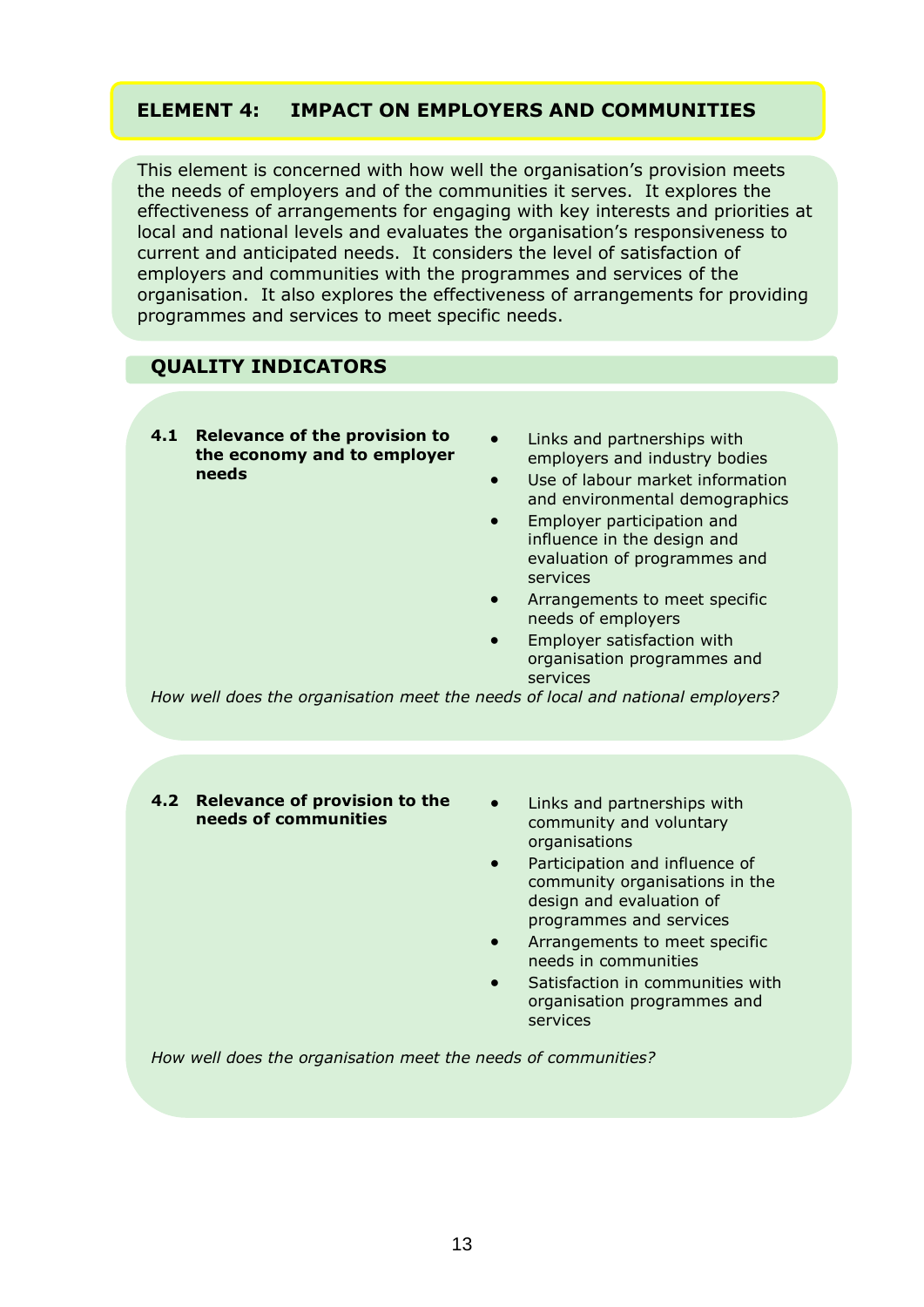# **ELEMENT 5: EDUCATION, TRAINING AND LIFELONG LEARNING**

This element is concerned with how well the organisation helps its learners to maximise their potential and to make informed choices about their learning and employment goals. It evaluates the effectiveness of arrangements to advise and prepare individuals before entry. The extent to which the organisation helps learners take responsibility for their own learning and in planning towards further learning and employment goals are explored. It considers the effectiveness of learning, teaching and assessment. It explores the extent to which programmes and services aid access and transition and provide support. The effectiveness of collaboration among teaching staff, support staff and external agencies in providing these programmes and services is also evaluated.

# **QUALITY INDICATORS**

| 5.1 Equality and diversity                                                                                     | Promotion of equality and diversity<br>$\bullet$<br>Curriculum content and resources<br>$\bullet$<br>Arrangements to meet needs of<br>specific groups         |
|----------------------------------------------------------------------------------------------------------------|---------------------------------------------------------------------------------------------------------------------------------------------------------------|
| How proactive is the organisation in targeting services to meet the needs of<br>learners from all backgrounds? |                                                                                                                                                               |
|                                                                                                                |                                                                                                                                                               |
| <b>5.2 The learning process</b><br>How well do learners learn?                                                 | Learner motivation and active<br>participation<br>Use of resources by learners<br>$\bullet$<br>Development of independence in<br>learning<br>Learner progress |
|                                                                                                                |                                                                                                                                                               |
|                                                                                                                |                                                                                                                                                               |
| <b>Teaching for effective learning</b><br>5.3                                                                  | Application of professional and<br>$\bullet$<br>subject knowledge<br>Appropriateness and range of<br>teaching approaches                                      |

- Use of resources by staff
- Promotion of achievement and standards

*How well does teaching and the use of resources ensure effective learning?*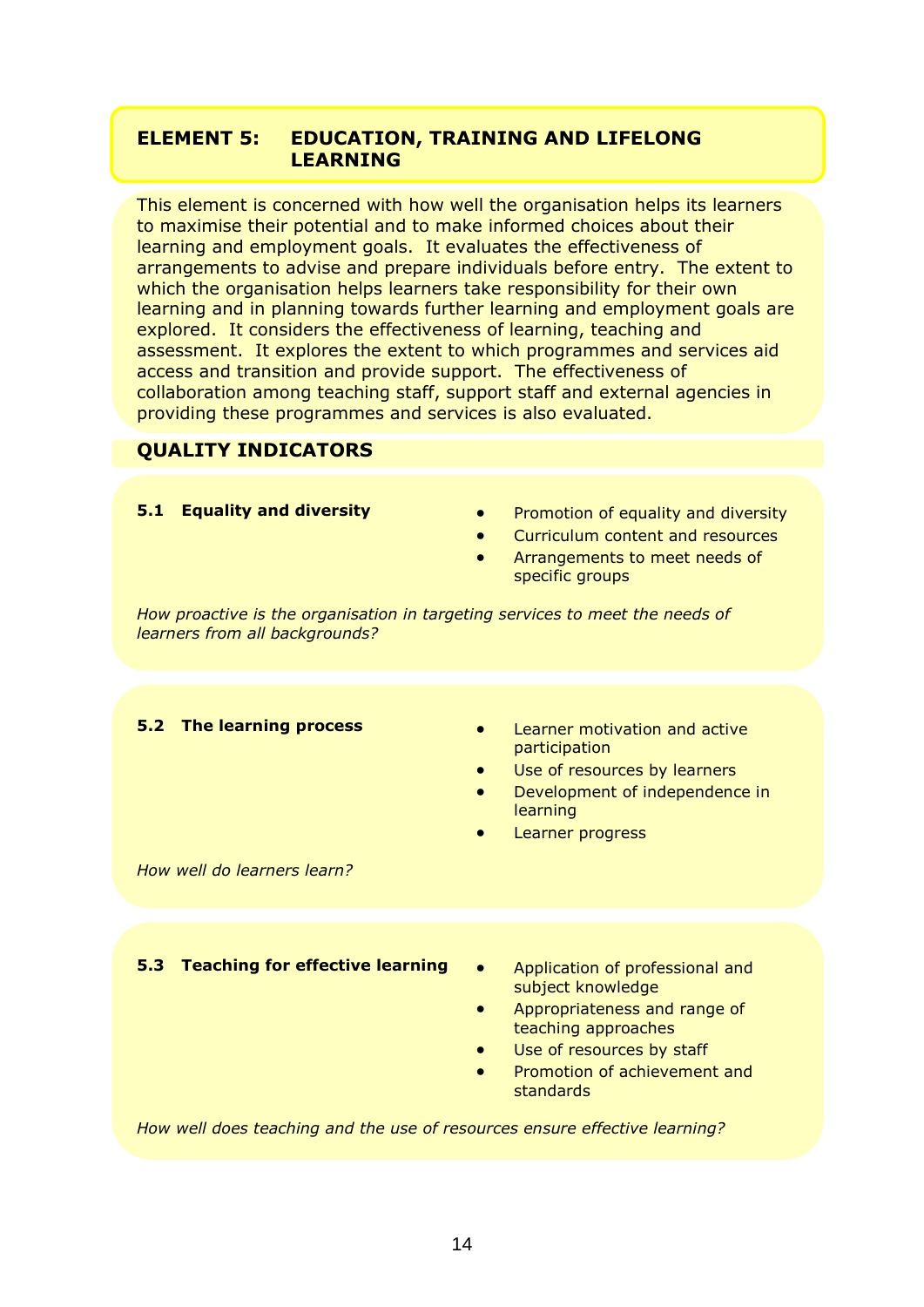# **ELEMENT 5: EDUCATION, TRAINING AND LIFELONG**

**LEARNING** 

#### **5.4 Context and planning for learning and teaching**

- Quality of relations between and among staff and learners
- Planning of learning activities
- **•** Learner involvement in planning
- Learning environment and climate for learning
- **Sustainability**

*How effective is the context and planning for learning and teaching?*

#### **5.5 Assessment for learning • Planning and scheduling of**

- assessment
- **•** Methods of providing feedback and encouraging reflection on progress
- **•** Arrangements for learners with additional support needs

*How well does the organisation use assessment to promote effective learning?*

#### **5.6 Information, guidance and support**

- **•** Information to potential learners
- **•** Arrangements for learners to set goals and reflect on learning
- Curricular and vocational guidance
- Access to and use of services to support learning

*How well does the organisation provide potential learners and learners with relevant information, guidance and support to enhance access, retention and learning?*

- **5.7 Enhancement through self-evaluation and internal review**
- Involvement of learners, staff and external stakeholders
- Analysis and evaluation of programmes and services
- Planning for improvement and enhancement
- Effectiveness of action taken

*How well does the organisation sustain continuous improvement and enhancement through self-evaluation and internal review activities?*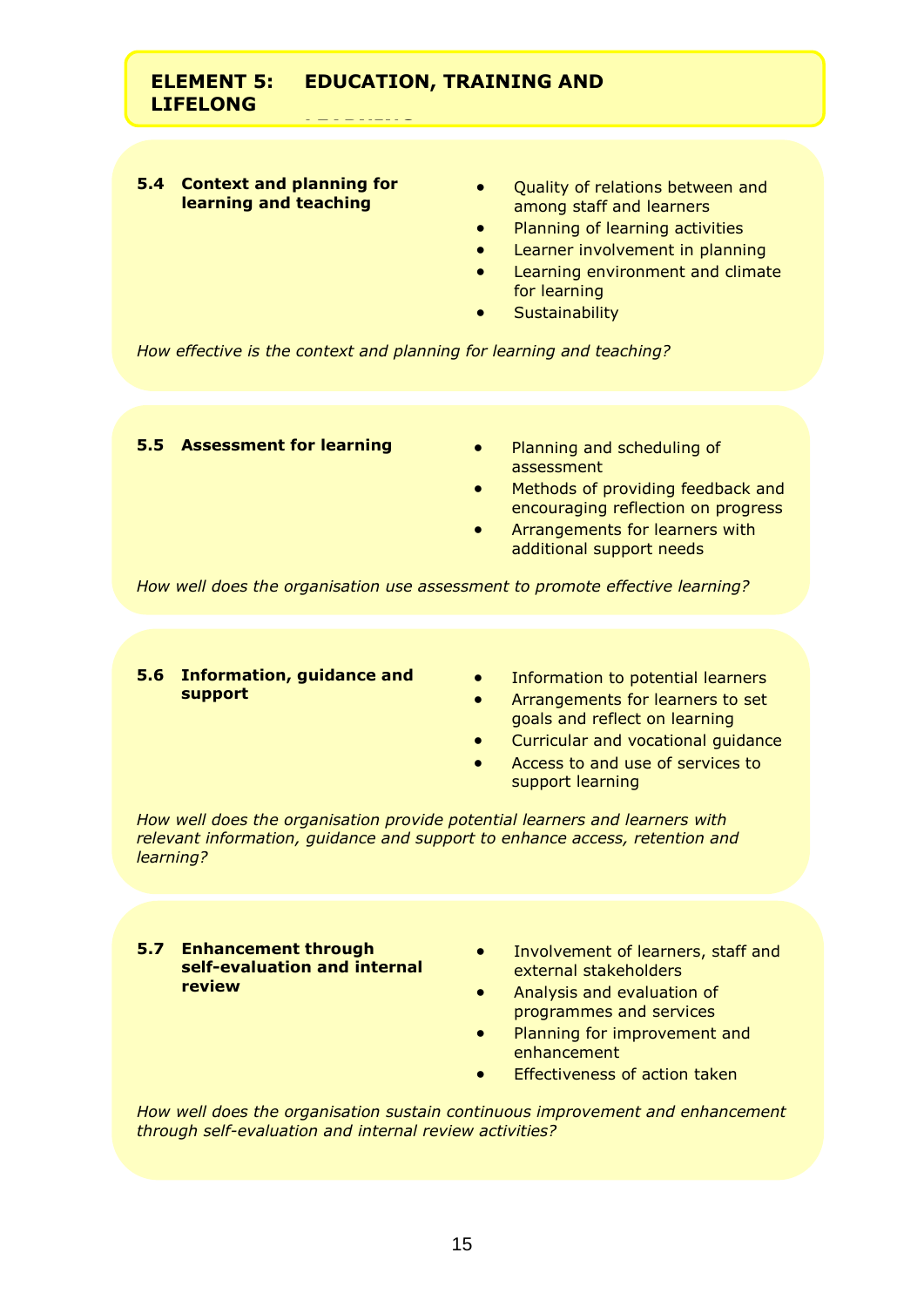# **ELEMENT 6: PROVIDING DIRECTION AND FACILITATING CHANGE**

This element is concerned with the effectiveness of organisation planning for the range of programmes and services it provides. It considers the range of policies, strategies and plans, the extent to which they are understood and acted on by staff and their impact on organisation operations. It evaluates planning for the delivery of programmes and services and the extent to which the organisation plans for and manages change.

# **QUALITY INDICATORS**

- **6.1 Planning Contract Contract Contract Contract Contract Contract Contract Contract Contract Contract Contract Contract Contract Contract Contract Contract Contract Contract Contract Contract Contract Contract Contract** 
	- Operational planning
	- Team planning

*How effective are organisation planning processes?*

- **6.2 Implementation of action to achieve aims and objectives of plans**
- Communication of plans and associated action and targets
- Identification and agreement of standards for achievement of actions
- Management of the implementation of actions

*How effective is the organisation in implementing action to meet aims, objectives and targets of plans?*

- **6.3 Mapping and responding to the environment**
	- Review and development of policies and procedures across organisation functions
	- Review and development of portfolio of programmes
	- Response to changing operating conditions
	- Managing risk

*How effective is the organisation in reviewing and developing the curriculum in response to changing environments?*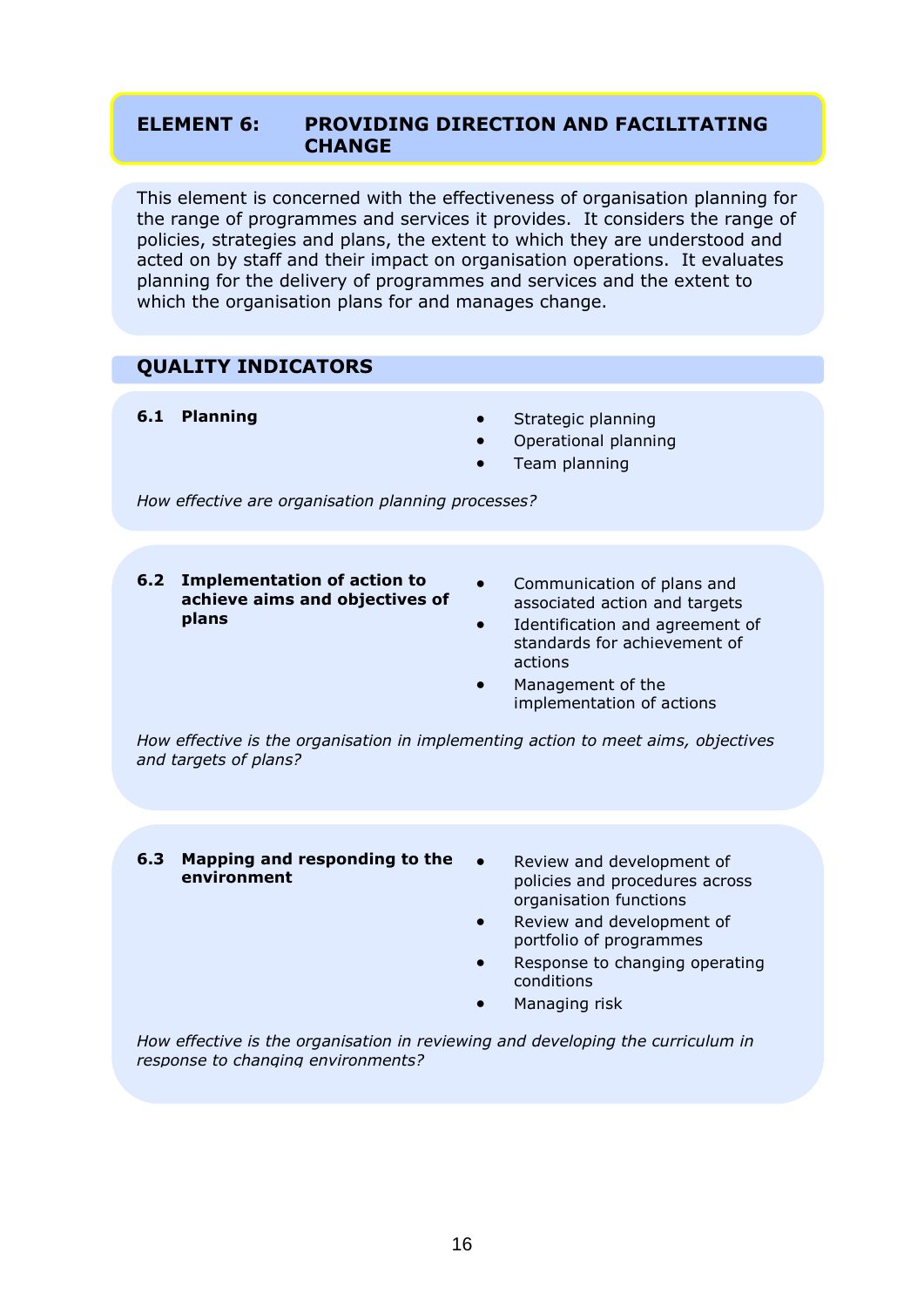# **ELEMENT 6: PROVIDING DIRECTION AND FACILITATING CHANGE**

- **6.4 Planning for and managing change**
- **•** Approach to innovation
- Communication with learners, staff and other stakeholders
- Monitoring and reviewing progress and effectiveness of new developments

*How well does the organisation plan for and manage change?*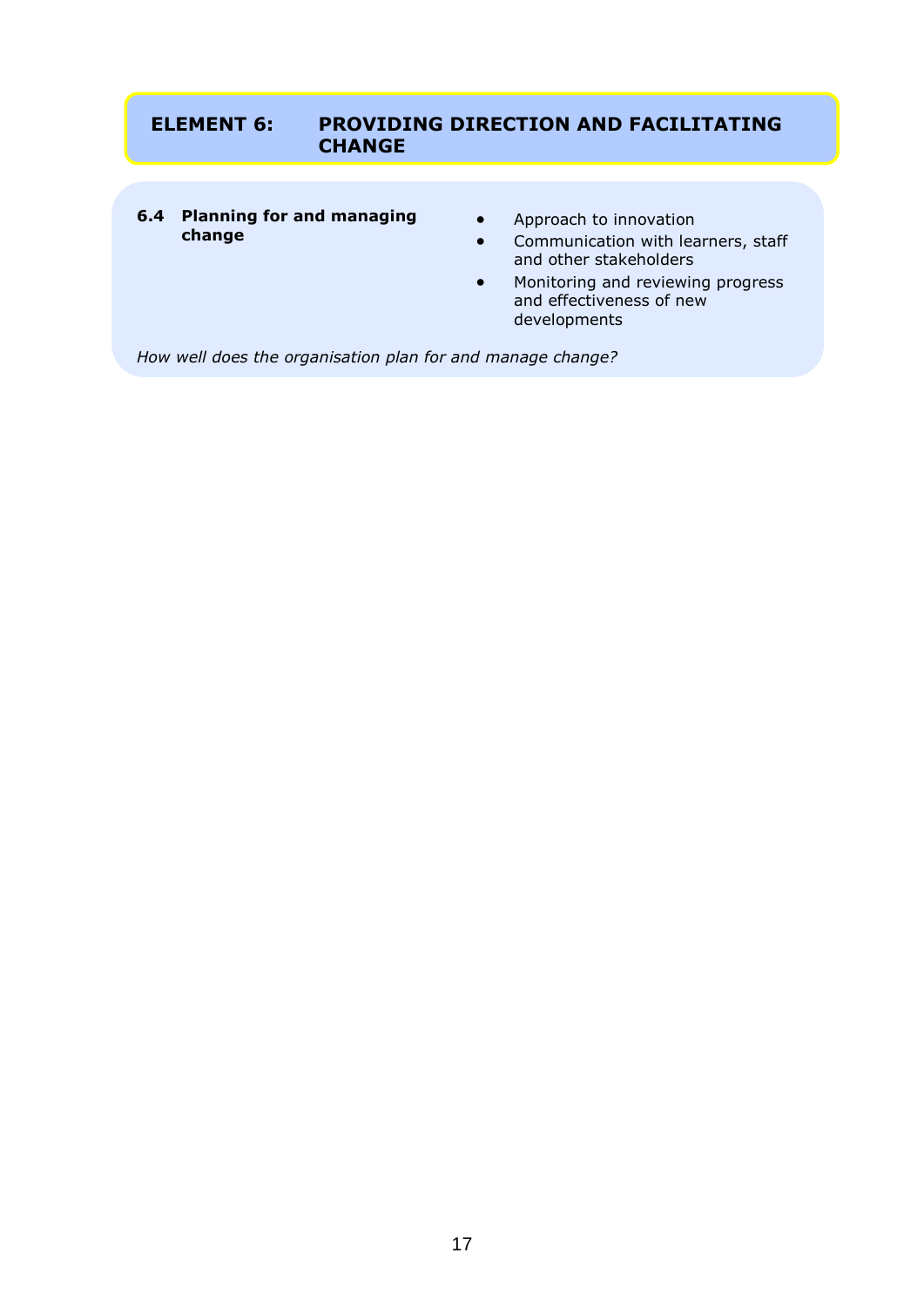# **ELEMENT 7: MANAGEMENT AND SUPPORT OF STAFF**

This element is concerned with the qualifications and experience of staff and the quality of their relations with colleagues, learners and external stakeholders. It is concerned with recruitment, selection, deployment and retention of staff and with workforce planning. It addresses the relevance and effectiveness of continuing professional development and review of staff in supporting individuals and supporting the organisation's strategic direction.

# **QUALITY INDICATORS**

- **7.1 Qualifications and experience of staff**
- Relevance and currency of staff qualifications, skills and experience
- Staff links with current practice in subject areas

*How relevant and current are staff qualifications, skills and experience?*

- **7.2 Working relationships with staff, learners and external stakeholders**
- Among staff
- Between staff and learners
- With external stakeholders

*How productive are the relationships between the organisation, its staff, its learners and external stakeholders?*

- **7.3 Recruitment, selection, deployment and retention of staff**
- Internal and external recruitment and selection
- Sufficiency of staff
- Clarity and relevance of staff remits
- Arrangements to avoid discrimination and promote equality
	- Occupational health arrangements

*How effective is the organisation in recruiting, selecting, deploying and retaining staff?*

- **7.4 Workforce planning <b>IDENT IDENTIFY IDENTIFY** Identification of current and future skills requirements
	- Deployment of individuals and teams to meet business needs
	- Balance of skills, styles and behaviours within teams

*How effective is workforce planning in the organisation?*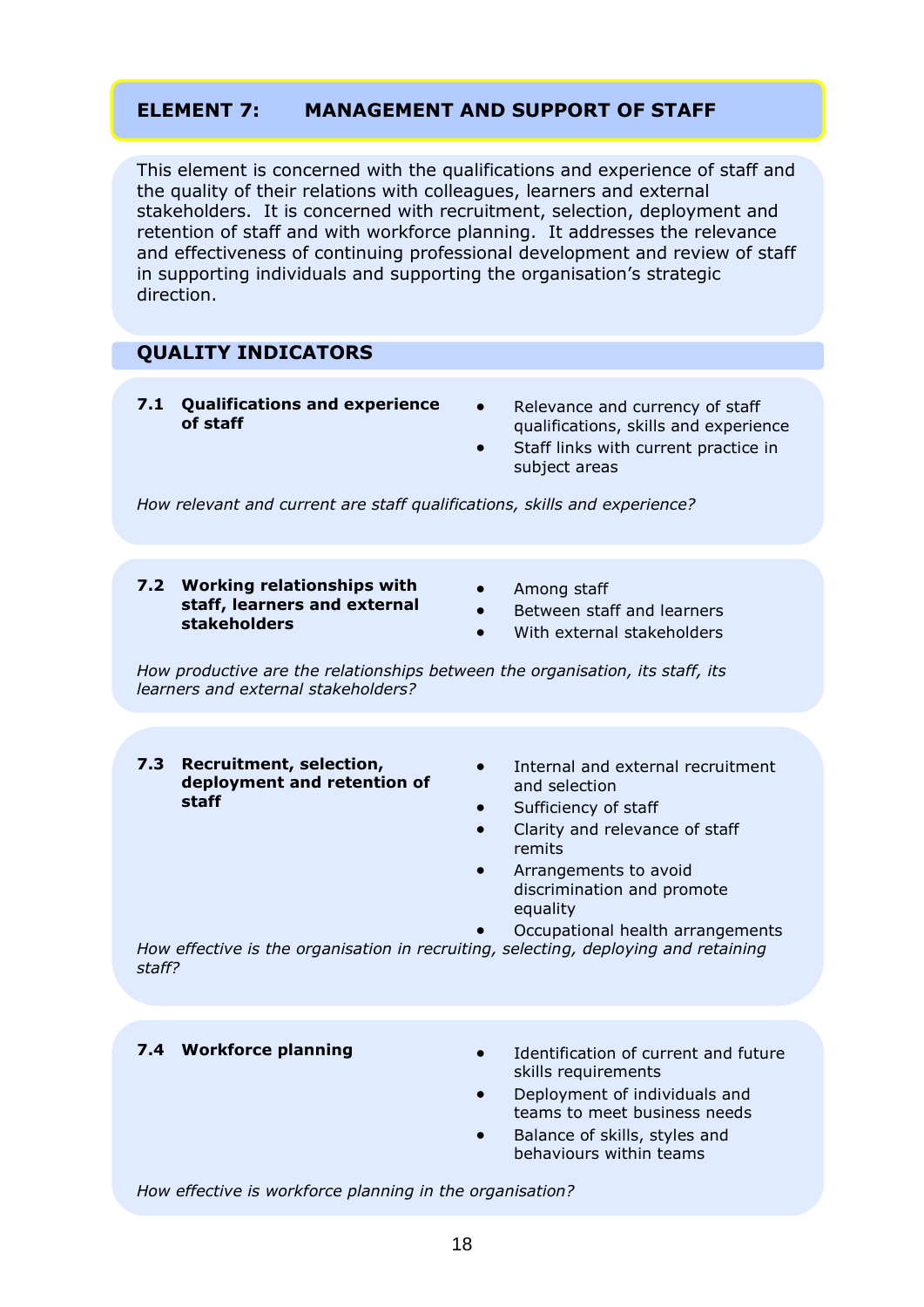# **ELEMENT 7: MANAGEMENT AND SUPPORT OF STAFF**

#### **7.5 Continuing professional review and development**

- Professional development of staff to meet business needs
- Professional review of staff to meet business needs
- Professional development of new staff and those undertaking new roles

*How effective is the organisation in developing its staff?*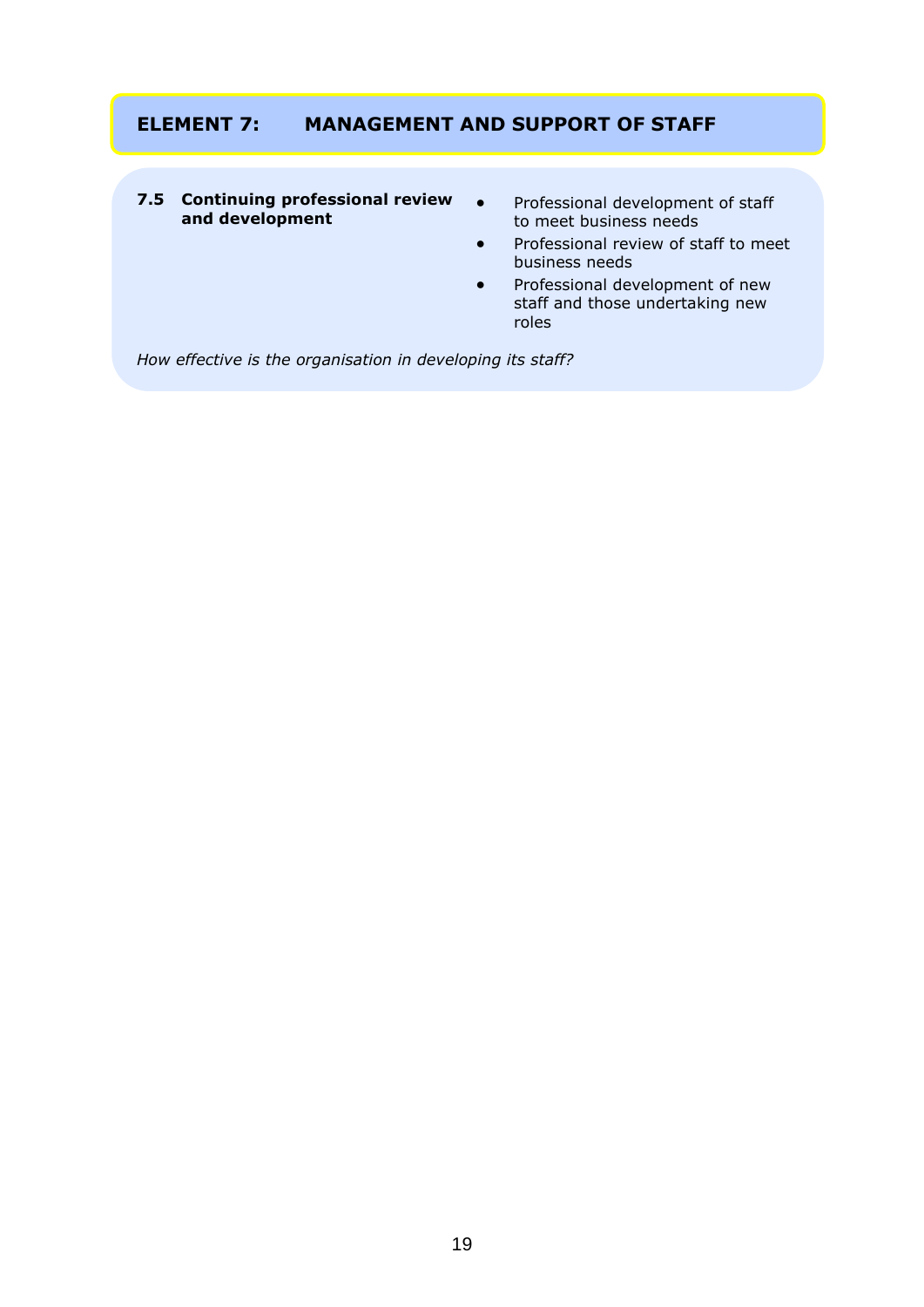# **ELEMENT 8: PARTNERSHIPS AND RESOURCES**

This element is concerned with the effectiveness of the organisation's partnerships with communities, other learning providers, employers and other agencies. It considers how well the organisation seeks out appropriate links and uses them to develop programmes and services to enhance the learner experience. It focuses on collaboration to design programmes and services, support learners, enhance flexibility and promote equality. It also considers the management of resources for learning and the use of management information.

# **QUALITY INDICATORS**

- **8.1 Partnership working with communities, other learning providers, agencies and employers**
- Strategic links
- Collaborative arrangements to promote access and inclusion
- Responsiveness to requirements of other agencies
- Involvement of external agencies

*How extensive and productive are organisation partnerships with communities, other learning providers, agencies and employers?*

- **8.2 Management and use of resources and learning environments**
- Planning, deployment and monitoring of resources
- Use of management information
- Sufficiency, adequacy and accessibility of accommodation and facilities
- Sufficiency, adequacy and accessibility of ICT resources
- Sufficiency, adequacy and accessibility of learning equipment and materials
- Arrangements for learners with additional support needs
- Arrangements to promote sustainability of resources

*How well does the organisation manage the use of resources and learning environments?*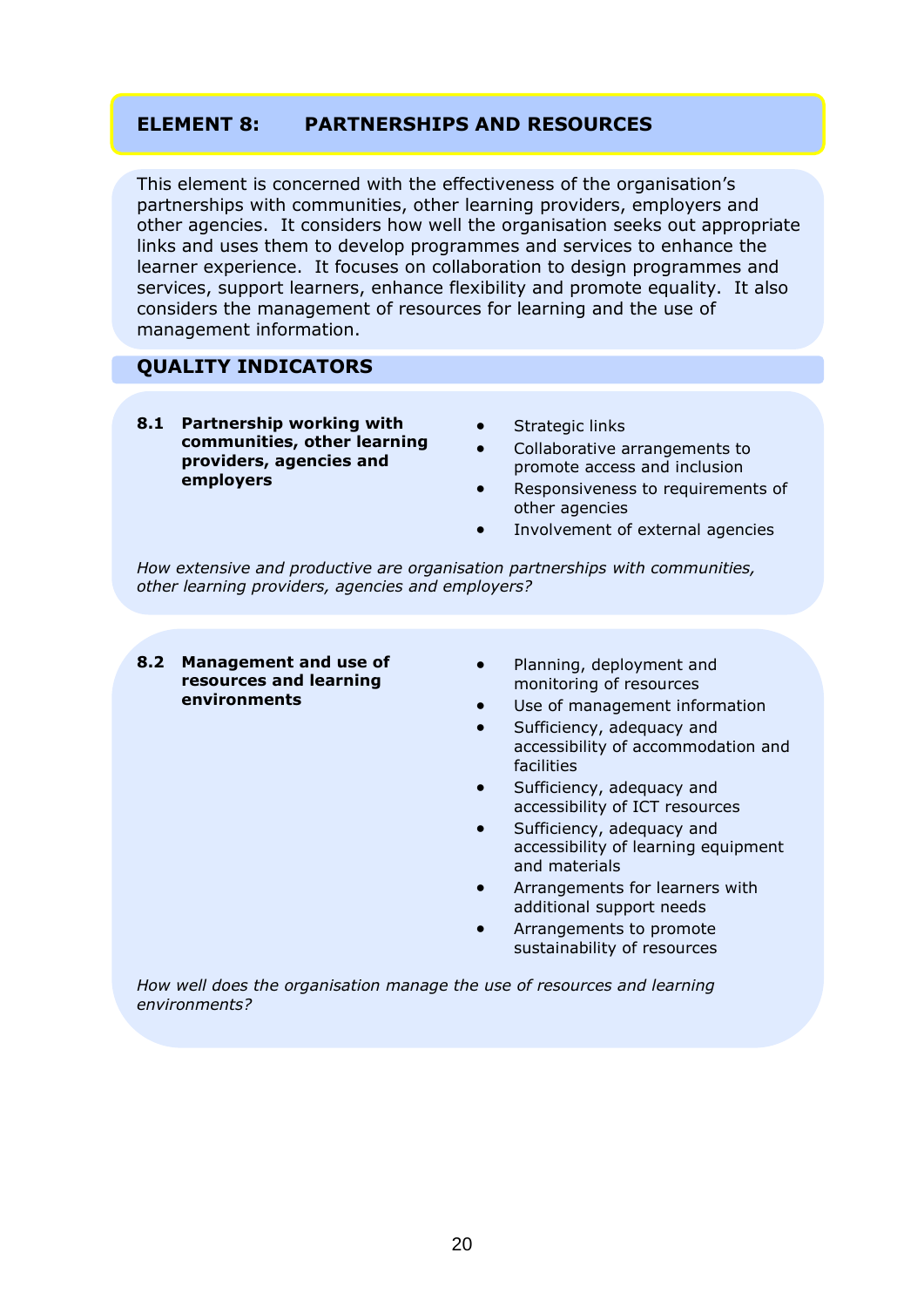# **ELEMENT 9: EDUCATIONAL LEADERSHIP AND DIRECTION**

This element is concerned with the leadership of the organisation's educational provision. It considers the extent to which national policies and local factors influence the senior management team in setting educational aims and objectives. It evaluates the effectiveness of the leadership of planning and delivery of the organisation's programmes and of its services to support learners, learning and teaching. It also explores the extent to which there is a culture of quality improvement and enhancement in the organisation.

# **QUALITY INDICATORS**

- **9.1 Educational aims, objectives and targets**
- Clarity and comprehensiveness
- Responsiveness to national policies and local issues including environmental sustainability
- Staff understanding and commitment
- Match between strategic aims and objectives, and operational planning

*How appropriate, clear and influential are the vision, aims, objectives and targets of the organisation?*

- **9.2 Leadership for learning and teaching**
- Vision and direction of the curriculum
- Strategies for improving learning and teaching, retention, achievement and attainment
- Team leadership
- Staff development strategies
- Involvement and motivation of staff

*How effective is the leadership for learning and teaching?*

- **9.3 Leadership for services to support learning**
- Vision and direction
- Responsiveness to legislation and national guidance
- Planning and coordination of services
- Links to external agencies providing resources, services and information

*How effective is the leadership for services which support learners?*